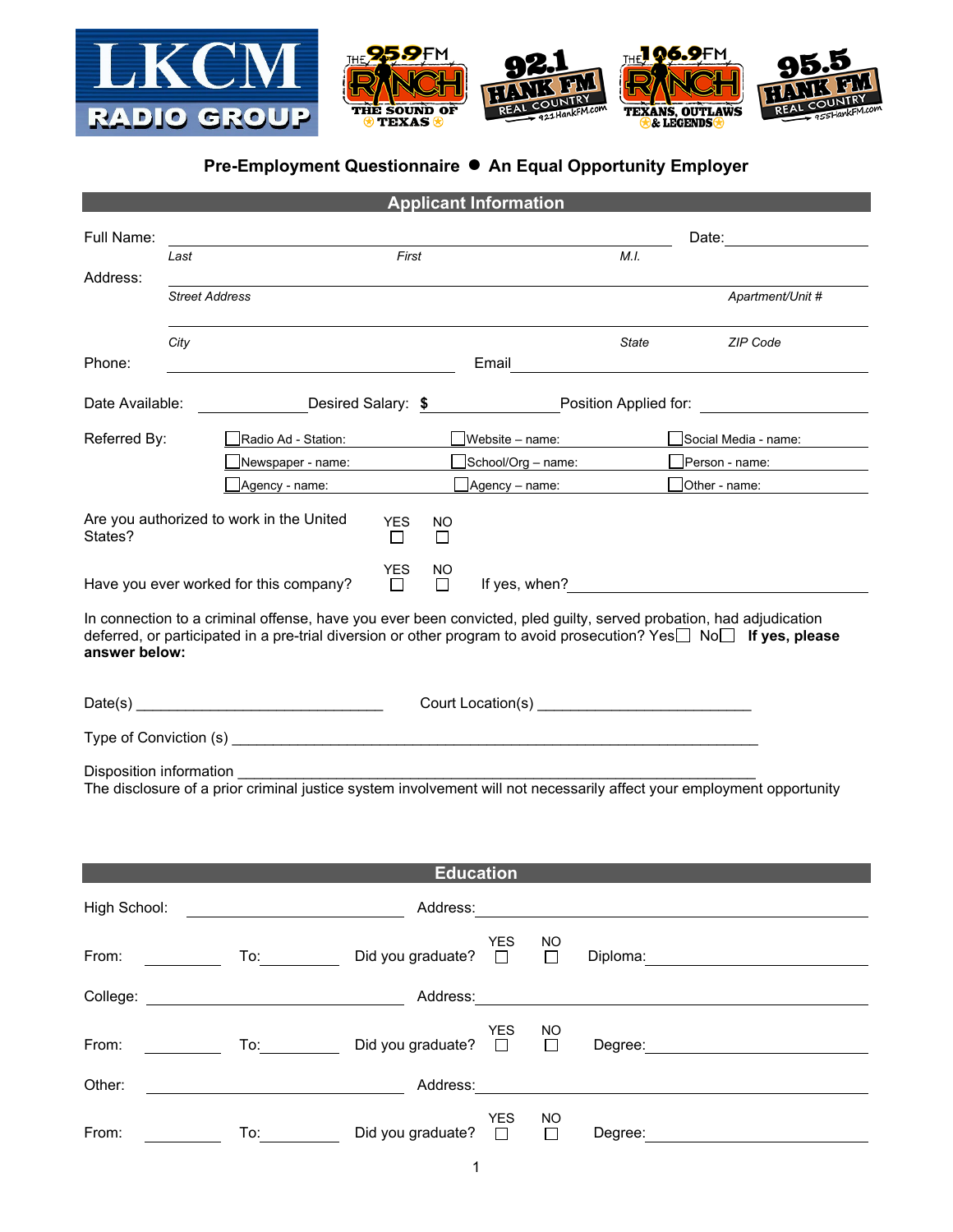| <b>References</b> |                                                                                                                            |                                                        |  |  |  |  |  |
|-------------------|----------------------------------------------------------------------------------------------------------------------------|--------------------------------------------------------|--|--|--|--|--|
|                   | Please list three professional references.                                                                                 |                                                        |  |  |  |  |  |
| Full Name:        | <u>and the contract of the contract of the contract of the contract of the contract of the contract of the contract of</u> | Relationship:___________________                       |  |  |  |  |  |
| Company:          |                                                                                                                            | Phone: _______________________                         |  |  |  |  |  |
| Address:          | and the control of the control of the control of the control of the control of the control of the control of the           |                                                        |  |  |  |  |  |
|                   |                                                                                                                            |                                                        |  |  |  |  |  |
| Company:          |                                                                                                                            |                                                        |  |  |  |  |  |
| Address:          | ,我们也不会有一个人的人,我们也不会有一个人的人,我们也不会有一个人的人。""我们,我们也不会有一个人的人,我们也不会有一个人的人。""我们,我们也不会有一个人                                           |                                                        |  |  |  |  |  |
|                   |                                                                                                                            | Relationship: 2000                                     |  |  |  |  |  |
| Company:          | <u> 1989 - Johann Harry Barn, mars ar breithinn ar breithinn ar breithinn ar breithinn ar breithinn ar breithinn </u>      |                                                        |  |  |  |  |  |
| Address:          |                                                                                                                            |                                                        |  |  |  |  |  |
|                   | Employment History - list current or most recent first                                                                     |                                                        |  |  |  |  |  |
| Company:          | and the control of the control of the control of the control of the control of the control of the control of the           |                                                        |  |  |  |  |  |
| Address:          | <u> 1980 - Johann Stoff, deutscher Stoffen und der Stoffen und der Stoffen und der Stoffen und der Stoffen und de</u>      | Supervisor: Victor Communication Communication         |  |  |  |  |  |
| Job Title:        | Starting Salary:\$                                                                                                         | Ending Salary:\$                                       |  |  |  |  |  |
|                   |                                                                                                                            |                                                        |  |  |  |  |  |
| From:             |                                                                                                                            | Reason for Leaving: Network of the Reason for Leaving: |  |  |  |  |  |
|                   | YES.<br>NO.<br>May we contact your previous supervisor for a reference?<br>П<br>$\Box$                                     |                                                        |  |  |  |  |  |
|                   |                                                                                                                            |                                                        |  |  |  |  |  |
| Company:          |                                                                                                                            | Phone:                                                 |  |  |  |  |  |
| Address:          |                                                                                                                            | Supervisor: ____________________                       |  |  |  |  |  |
| Job Title:        | Starting Salary: \$                                                                                                        | Ending Salary:\$                                       |  |  |  |  |  |
|                   |                                                                                                                            |                                                        |  |  |  |  |  |
| From:             |                                                                                                                            |                                                        |  |  |  |  |  |
|                   | <b>YES</b><br>NO<br>May we contact your previous supervisor for a reference?<br>П<br>□                                     |                                                        |  |  |  |  |  |